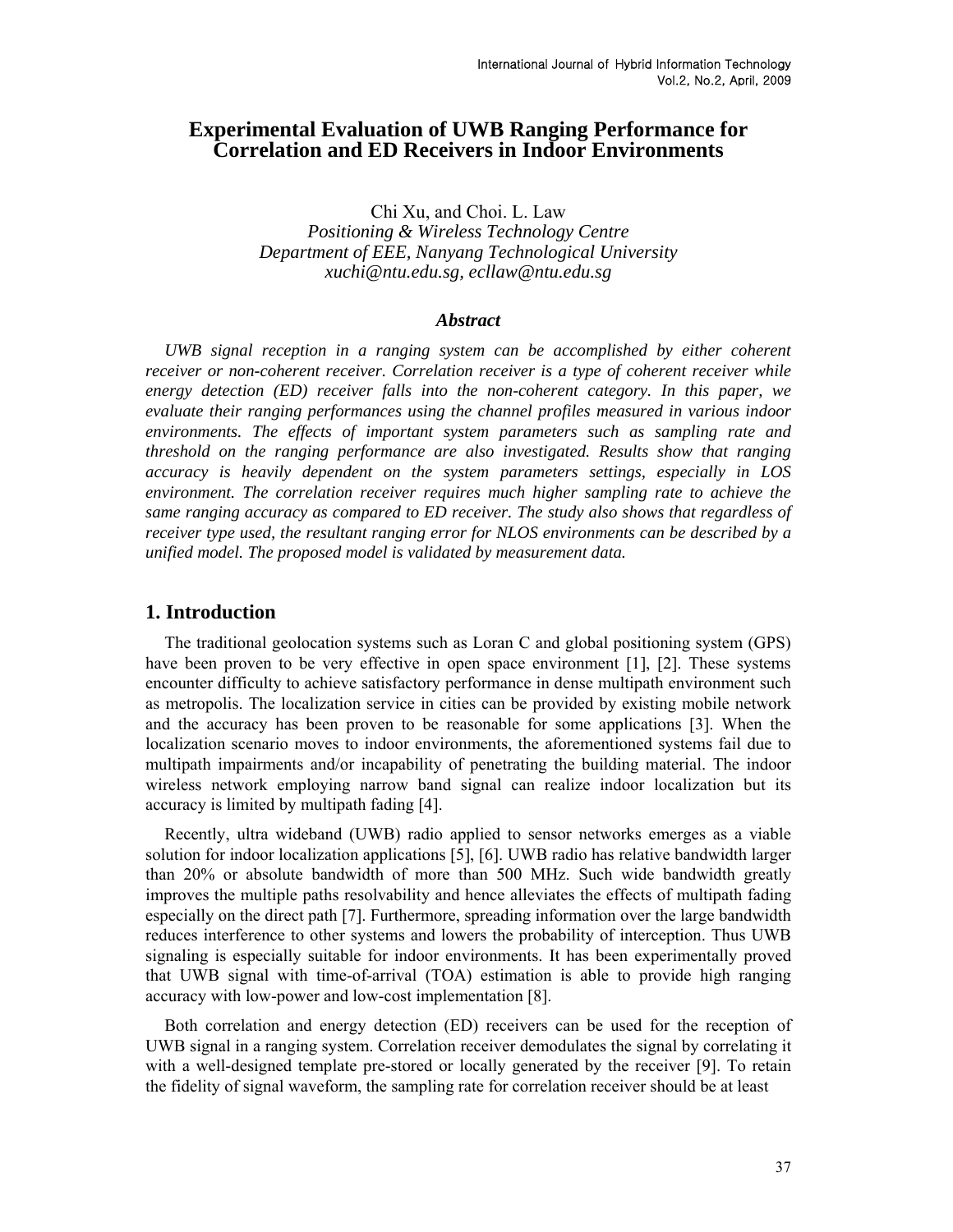

Figure 1. Measurement System: (a). Measurement Setup; (b). Block diagram.

Nyquist rate. It is well known that correlation receiver is optimal over AWGN channel since it maximizes the SNR of the received signal. However, such optimality is no longer assured in the indoor channel since the waveform shape of the direct path may be corrupted by the adjacent multipath components and/or be distorted when it penetrates the blockages such as walls. The Cramer-rao lower bound (CRLB) of the TOA estimation with correlation receiver in AWGN is given by [10]

$$
\sigma_{\iota_{oa}}^2 \ge \frac{1}{2E_s \mathcal{A}/N_0} \tag{1}
$$

where  $\sigma_{\text{toa}}^2$  is the variance of TOA estimation,  $E_s$  is the energy of the ranging signal, A is the mean square bandwidth of the signal and  $N_0$  is one-sided power spectral density. Therefore the ranging performance of correlation receiver can be improved by increasing SNR or signal bandwidth.

In contrast to the correlation receiver, ED receiver does not require the knowledge of the received waveform shape and thereby is more robust against signal waveform distortion. The sampling rate requirement of ED receiver is much lower than that of coherent receiver. Due to sampling granularity, the mean square error (MSE) of TOA estimation with ED receiver in AWGN is lower bounded by  $T^2/12$  where T is the integration time interval (can also be interpreted as the sampling period) regardless of the signal bandwidth as SNR goes to infinity [11].

The ranging performance may be evaluated by either simulation or experiment. The performance comparison of correlation and ED receivers has been investigated by simulations using IEEE802.15.4a statistical channel model in [12]. However, the statistical channel model dose not capture the pulse distortion of individual path and simplifies some other aspects of the channel properties to lower down the implementation complexity. To gain the insight of how the receivers behave in a real propagation environment, we resort to the experimental approach.

In this paper, we consider the receivers employing threshold-based TOA estimation technique coupled with the first path detection strategy [13], [14]. The performance of correlation and ED receivers are evaluated and compared in different types of indoor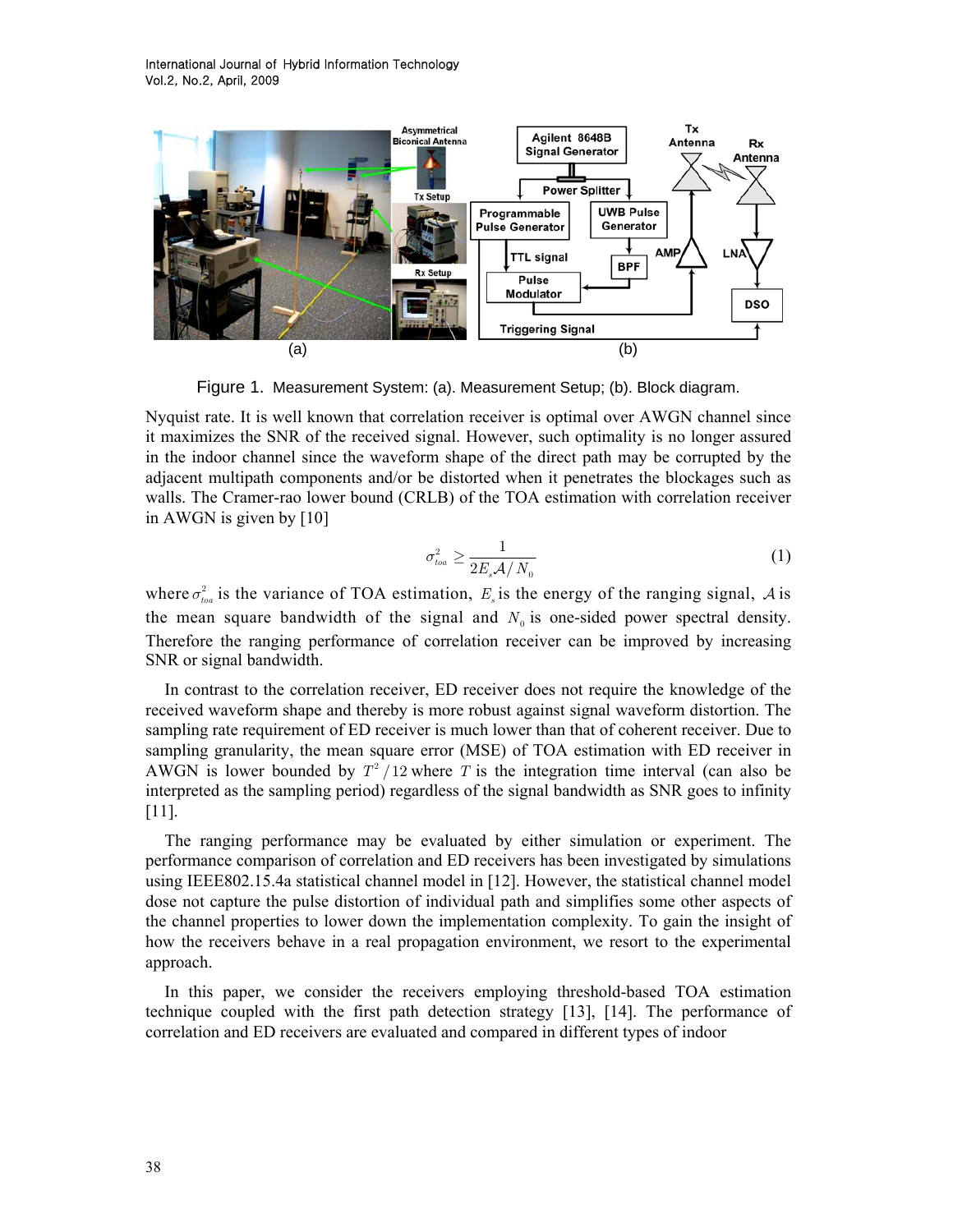

Figure 2. Pulse characteristic of the measurement system: (a). Received monocycle at  $D =$ 2 m; (b). The PSD of the transmitting pulse (Including transmitting antenna gain).

environments. The effects of important ranging parameters on the system performance are analyzed with the measured channel responses in the office environment. Finally, the ranging errors of both types of receivers in the NLOS scenario are characterized and modeled.

Section 2 describes the measurement setup and the measurement environments. The signal model and the post processing used to extract TOA information are discussed in Section 3. Section 4 presents the numerical results of the ranging performance for correlation and ED receivers. A unified ranging error model is developed in Section 5. Finally, the conclusion is drawn in Section 6.

### **2. Measurement description**

The measurement setup and its block diagram are depicted in Figure 1. Agilent 8648B signal generator provides the clock for the entire measurement system. The kernel of the measurement setup is an in-house designed pulse generator generating UWB signal at a pulse repetition frequency (PRF) of 25 MHz [15]. A bandpass filter (BPF) is then used to shape the spectrum of the UWB signal. The PRF of the UWB signal is lowered down to 2 MHz by HP11720 pulse modulator whose TTL control signal is provided by Tabor 8600 programmable pulse generator. The resultant UWB signal consists of repetitive monocycles evenly distributed with time interval 500 ns which is sufficient long to avoid inter-symbol interference (ISI) caused by multipath. Tabor 8600 also provides a periodic rectangular waveform with period 500ns to the receiver via a low loss coaxial cable. This signal acts as triggering signal for the sampling process. The received UWB signal is amplified by low noise amplifier (LNA) before being sampled by the Agilent 86100B digital sampling oscilloscope (DSO). Both transmitting and receiving antennas are asymmetrical biconical antennas with omni-directional patterns [16]. Each antenna has approximately 2dBi gain in azimuth plane and is placed at 1.65 m above the floor. Every stored channel profile is the averaging of 512 channel snapshots and is of duration 400ns. Figure 2 (a) depicts that time domain waveform of the monocycle received at Tx-Rx distance  $D = 2$  m. Figure 2 (b) shows that the power spectral density (PSD) of the transmitting pulse is compliant with the FCC PSD mask for indoor application [17]. Hence, our study reflects the performance of a ranging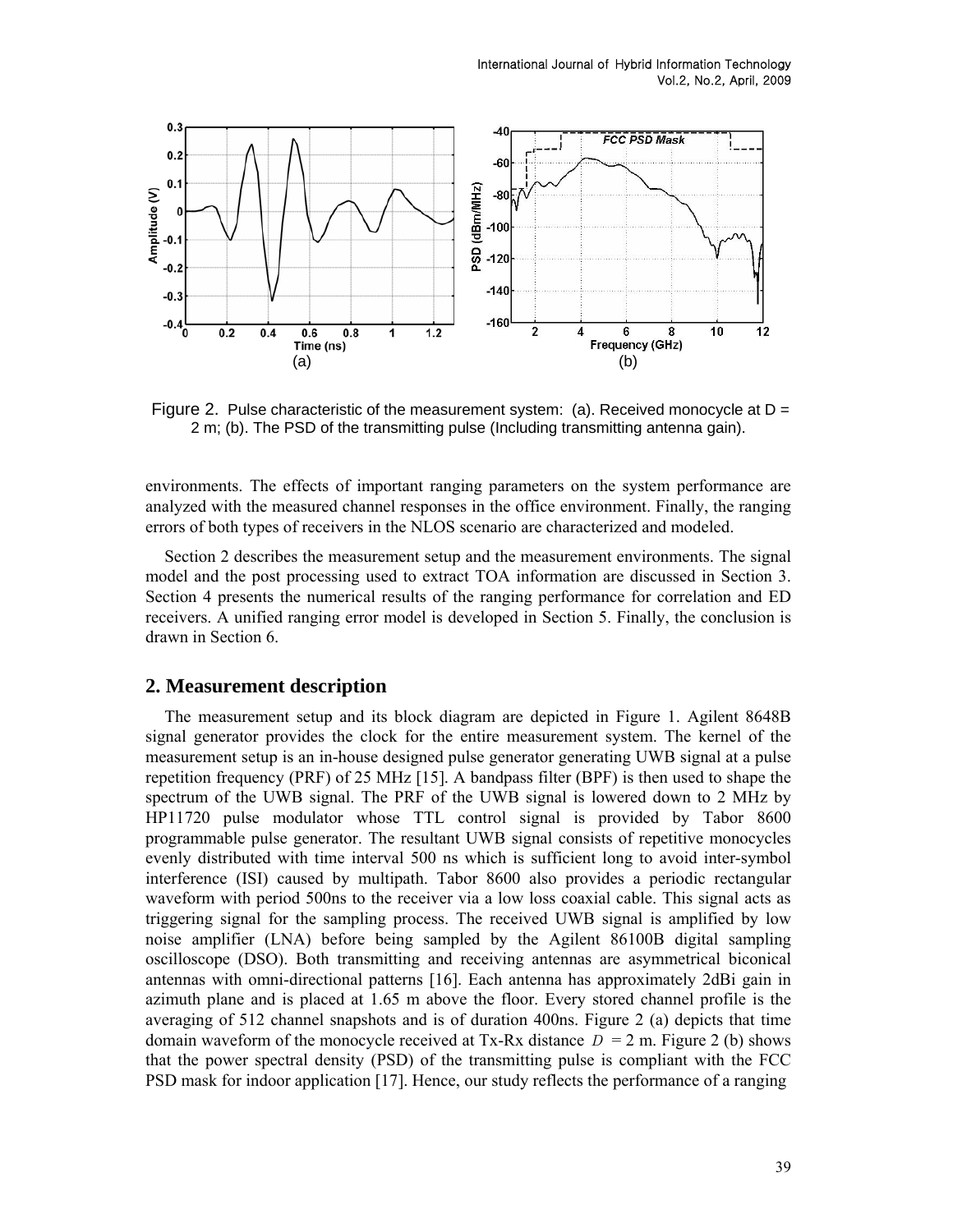

Figure 3. Four measurement environments: office (upper left), laboratory room (upper right), open hall (lower left), and corridor (lower right).

system with realistic power constraint. Figure 3 shows four measurement environments among which the office environment is the most complicated environment having both lineof-sight (LOS) and non-line-of-sight (NLOS) scenarios. The office measurements were performed at the Positioning and Wireless Technology Center (PWTC) which is located at the 4<sup>th</sup> floor of Research Techno Plaza in the campus of Nanyang Technological University, Singapore. PWTC is a typical modern office with width 27.3 m, length 27.3 m and height 2.8 m. Its main area is soft partitioned and furnished with cupboards, metal cabinets, tables made of chipboard, plastic chairs, computers, etc. The main area is connected to other rooms directly or via very short corridors. Most of the walls inside the center are multilayer plasterboards. The external concrete wall of the center and the inner concrete walls surrounding the stair cases and elevators cause great attenuation to the signal. The detail layout of PWTC may be referred to [18]. Besides the indoor office, the rest of measurement environments are the laboratory room, open hall and corridor. Theses three environments are LOS scenarios. The laboratory room is a single room with some tables and measurement instruments placed by the walls. The door of the room is closed during measurement. Open hall is a large indoor open space where multipaths are mainly caused by floor, walls and some support beams. Corridor is a typical waveguide-like environment. Figure 4 shows the received channel profiles of different environments. The office and the laboratory environments are featured by dense multipath while the multipath of open hall and corridor are relatively sparse. In the NLOS scenario shown in Figure 4, the direct path in NLOS may be severely attenuated and thereby may be too weak to be detected. It is observed that the noise level varies spatially as well as temporally and the variation of noise power can be as much as 10 dB among the measured profiles due to the interference signals from other systems. In addition, the received signal level also varies spatially due to the variation of channel condition as the receiver position varies. Hence the measurement environments should be generally treated as dynamic environments.

During the measurement, the transmitter location was fixed and the receiver was placed at the spatial sample points uniformly distributed along some linear routes. The spacing between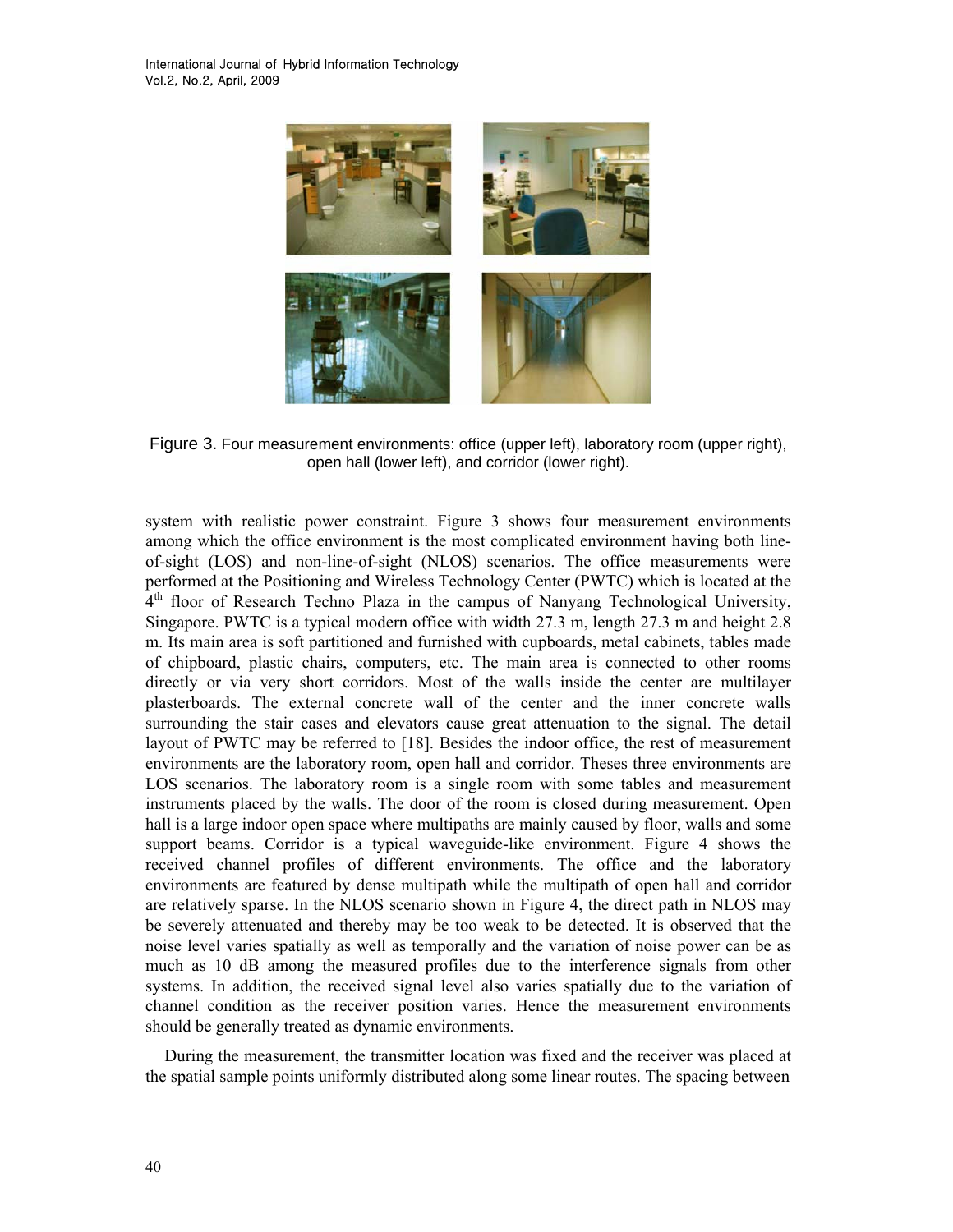

Figure 4. Received channel profiles at  $D = 5m$  in indoor office LOS, office NLOS, laboratory, open hall and corridor environments. The vertical scale is in milivolts. Vertical grey line in each plot shows the true TOA of the direct path signal.

any two adjacent points is 0.5 m for open hall, 1 m for corridor and 0.2 m for office and lab. Note that the spacing was chosen to be much larger than half wavelength to ensure independent sampling. For each measurement, both the transmitter  $(Tx)$  and the receiver  $(Rx)$ were kept stationary. The exact Tx-Rx distance is physically measured and recorded. The effective sampling rate of the oscilloscope is 40.5 GHz which is much higher than the Nyquist rate of the signal. The measurement system is calibrated prior to the measurements in order to obtain the pulse template and system delay.

### **3. TOA estimation with correlation and ED receivers**

The measurement system can be viewed as a single user UWB system with a repetitive coder described in [19]. The local clocks of the transmitter and the receiver are aligned and hence one way ranging (OWR) can be performed [20]. The transmitter emits a signal at timing  $t = t_{sta}$ . After pre-filtering and averaging, the waveform of the received signal can be expressed as a supposition of the distorted and delayed replicas of the transmitted signal

$$
r(t) = \sqrt{E_{tx}} \sum_{l=0}^{N_{mul}-1} \alpha_l \xi_l p_l \left( t - \tau_l - t_{toa} \right) + n(t)
$$
 (2)

where  $\sqrt{E_{tx}}$  is the energy of the transmitting pulse,  $N_{mul}$  is the number of multipath,  $p_i(t)$  is the energy-normalized monocycle of the  $l^{th}$  path,  $\alpha_i$ ,  $\xi_i$  and  $\tau_i$  are the path gain, path polarity and relative propagation delay of the  $l^{th}$  path,  $t_{toa} = \tau_d + \tau_{sys} + t_{sta}$  is the true TOA,  $\tau_d$  is the absolute propagation delay of the direct path,  $\tau_{sys}$  is the delay introduced by system hardware, and  $n(t)$  is the noise process.  $r(t)$  is the raw waveform that will be further processed by different algorithms to estimate TOA.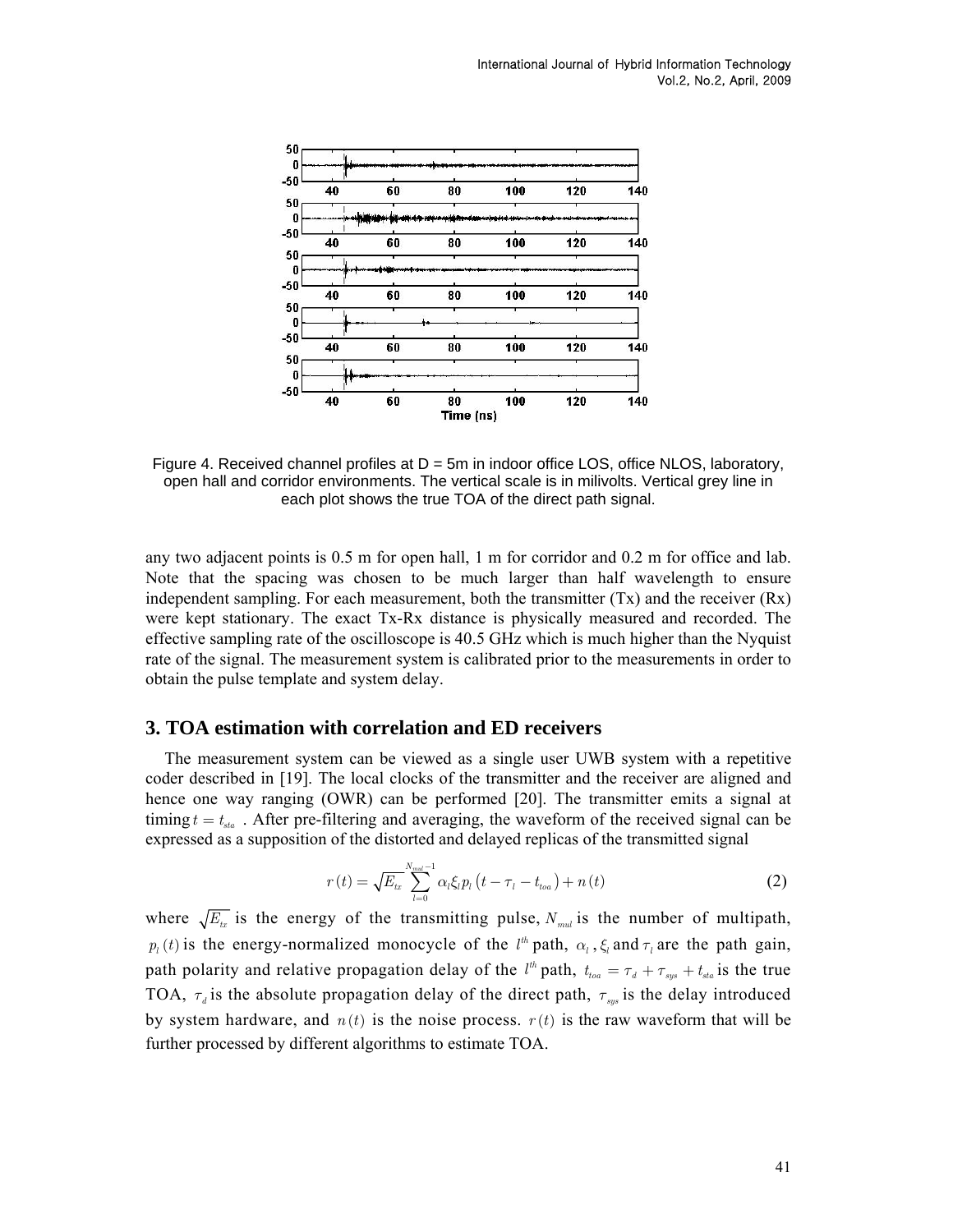For correlation receiver,  $r(t)$  is first cross-correlated with the pulse template  $p_{tm}(t)$  which has unit energy and finite time support on  $[0, T_{tm}]$ . The template is obtained by extracting the direct path from the LOS waveform measured at  $D = 2$  m with a proper windowing function. Since the pulse template  $p_{tm}(t)$  has very high SNR, it can be considered as quasi-noise free. The cross-correlation between the template and the received signal is given by

$$
r_c(t) = \int r(\xi) p_{tm}(\xi - t) d\xi.
$$
 (3)

Then the CLEAN algorithm is performed on  $r<sub>s</sub>(t)$  to estimate the multipath amplitude and arrival timings. The CLEAN algorithm was first introduced in [21] and has been widely used in the radio astronomy and microwave communities. It was applied to UWB channel estimation in [22]. A variant of the CLEAN algorithm introduced in [23] are herein employed to extract path information. Suppose that the channel estimation using CLEAN gives a vector of path amplitude  $\mathbf{x} = [x_0, x_1, ..., x_{M-1}]$  with respected to the delay  $\mathbf{t} = [t_0, t_1, \dots, t_{M-1}]$  which has been sorted according to the ascending order.

For ED receiver,  $r(t)$  passes through a square law device followed by a finite time integrator. Starting from timing  $t_{sto}$ , the integrator successively integrates the output of the square law device with time interval  $T$ . The sampling rate of ED receiver is  $1/T$ . The sample vector is denoted as  $\mathbf{z} = [z_0, z_1, ..., z_{N-1}]$  with the k<sup>th</sup> sample given by

$$
z_{k} = \int_{t_{sta}}^{t_{sta} + kT} |r(t)|^{2} dt, k = 0, 1, ..., N - 1.
$$
 (4)

To fairly compare with the correlation receiver, the samples are converted to  $x_k = \sqrt{\frac{z_k}{T}} \ \forall k = 0, 1, \dots, N-1$  which is associated with timing  $t_k = (k + 1/2)T + t_{sta}$ .

With the amplitude vector **x** of correlation or ED receiver, we take the first path crossing a predefined threshold as the direct path and estimate its arrival time as TOA of the signal. Let the largest sample be  $x_{\text{max}}$  associated with timing  $t_{\text{max}}$ . The estimated TOA is

$$
\hat{t}_{\text{toa}} = \left(\arg\min_{k} \left[x_k > \gamma\right] + 1/2\right)T + t_{\text{sta}}, t_{\text{max}} - \delta \le t_k \le t_{\text{max}} \tag{5}
$$

where  $\gamma$  is the detection threshold and  $\delta$  is the searching duration. To reduce the false alarm triggered by the noise samples, we propose the following empirical setting strategy making use of the information of received signal strength and noise statistics:

$$
\gamma = \begin{cases} \max[\beta x_{\text{max}}, \xi_{\text{floor}}], & \text{if } \xi_{\text{floor}} \le x_{\text{max}} \\ x_{\text{max}}, & \text{if } \xi_{\text{floor}} > x_{\text{max}} \end{cases}
$$
(6)

where  $\xi_{\text{floor}} = \mu_{\text{noise}} + m\sigma_{\text{noise}}$  represents a threshold level proportional to the noise floor,  $\mu_{noise}$  and  $\sigma_{noise}$  are the mean and standard deviation of noise only samples, *m* and  $\beta$  are positive real numbers and  $0 \le \beta < 1$ . For correlation receiver,  $\mu_{noise}$  and  $\sigma_{noise}$  are the mean and standard deviation of  $n(t)$ . For ED receiver,  $\mu_{noise}$  and  $\sigma_{noise}$  are the mean and standard deviation of the noise-only energy samples. When SNR is low,  $\beta x_{\text{max}}$  is small and the threshold is likely to be set by  $\xi_{\text{floor}}$  which prevents the estimation from falling into noise only region prior to the direct path. When SNR increases, the threshold becomes dominated by  $βx_{max}$  which rises with increasing SNR and hence the false alarm rate is reduced. Therefore this setting strategy ensures that the false alarm rate has a ceiling regardless of SNR and decreases with increasing SNR. For the following numerical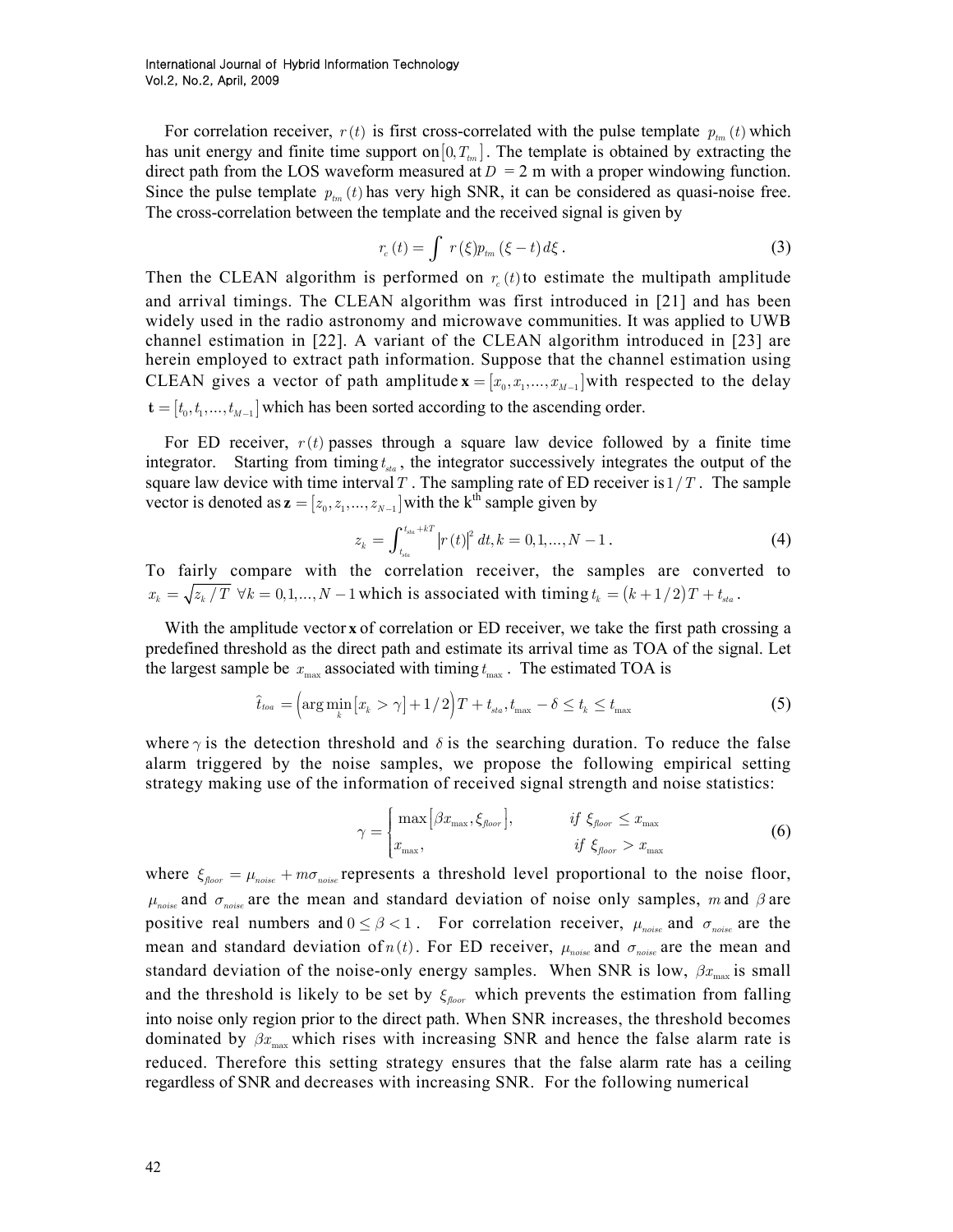| Environment           | Number<br>of<br>profiles | Maximum<br>measurement<br>distance(m) | Correlation with<br>sampling rate 40.5 GHz |         | ED with sampling rate 1<br><b>GHz</b> |        |
|-----------------------|--------------------------|---------------------------------------|--------------------------------------------|---------|---------------------------------------|--------|
|                       |                          |                                       | <b>RMSE</b><br>(m)                         | MAE(m)  | <b>RMSE</b><br>(m)                    | MAE(m) |
| Office LOS            | 326                      | 26                                    | 0.023                                      | 0.018   | 0.101                                 | 0.084  |
| Office<br><b>NLOS</b> | 977                      | 26                                    | 4.800                                      | 2 2 6 1 | 5.504                                 | 2.650  |
| Laboratory            | 271                      | 5                                     | 0.084                                      | 0.031   | 0.172                                 | 0.132  |
| Open Hall             | 61                       | 30                                    | 0.021                                      | 0.017   | 0.100                                 | 0.084  |
| Corridor              | 31                       | 30                                    | 0.019                                      | 0.015   | 0.102                                 | 0.085  |

Table 1. Performance of correlation and ED receivers in different environments.

study, we set  $m = 15dB = 5.6234$ . Note that  $\hat{t}_{\text{toa}}$  includes the delay introduced by hardware as well as propagation delay. To calibrate out the unknown hardware delay *τ*<sub>sys</sub>, we estimate the arrival time of signal captured in a LOS profile at a reference distance  $D_{ref}$  which is chosen as 2 m. Denote the true arrival time of the direct path in the reference profile as  $t_{ref}$  and its estimated version as  $\hat{t}_{ref}$ . Since the captured reference profile can be considered as quasi noise free due to the high SNR condition,  $\hat{t}_{ref}$  may be approximated as  $t_{ref}$  which subsumes the same hardware delay as  $t_{\text{toa}}$  . The one way distance is then estimated as  $\hat{D} = c(\hat{t}_{\text{toa}} - \hat{t}_{\text{ref}}) + D_{\text{ref}}$  where *c* is velocity of light. The ranging error is defined  $as \epsilon = \hat{D} - D$  where *D* is the true distance.

#### **4. Performance comparison of correlation receiver and ED receiver**

In this section, the performances of correlation and ED receivers are compared using measured profiles and algorithms described in Section 3, following by which the effects of system parameters on the ranging performance are investigated. Both root mean square error (RMSE) and mean absolute error (MAE) are used as ranging performance criteria [11], [24]. RMSE and MAE are defined as

$$
RMSE = \sqrt{E\left[\varepsilon_i^2\right]} = \sqrt{\sum_{i=0}^{N_{tot}-1} \left(\varepsilon_i^2 / N_{tot}\right)} \quad , \tag{7}
$$

$$
MAE = E\left[|\varepsilon_i|\right] = \sum_{i=0}^{N_{tot}-1} |\varepsilon_i / N_{tot}| \tag{8}
$$

where  $N_{tot}$  is the total number of measured profiles used to generate the RMSE and  $\varepsilon_i$  is the ranging error of the i<sup>th</sup> profile. With the Cauchy's inequality (see 3.2.9 in [25]), it is readily show that

$$
\frac{1}{N_{\text{tot}}} \left( |\varepsilon_0| + |\varepsilon_1| + \ldots + |\varepsilon_{N_{\text{tot}}-1}| \right)^2 \leq \left( \varepsilon_0^2 + \varepsilon_1^2 + \ldots, \varepsilon_{N_{\text{tot}}-1}^2 \right). \tag{9}
$$

Eqn. (9) indicates  $MAE \leq RMSE$ . Hence with the same set of  $\{\varepsilon_i\}$ , MAE is always smaller than RMSE.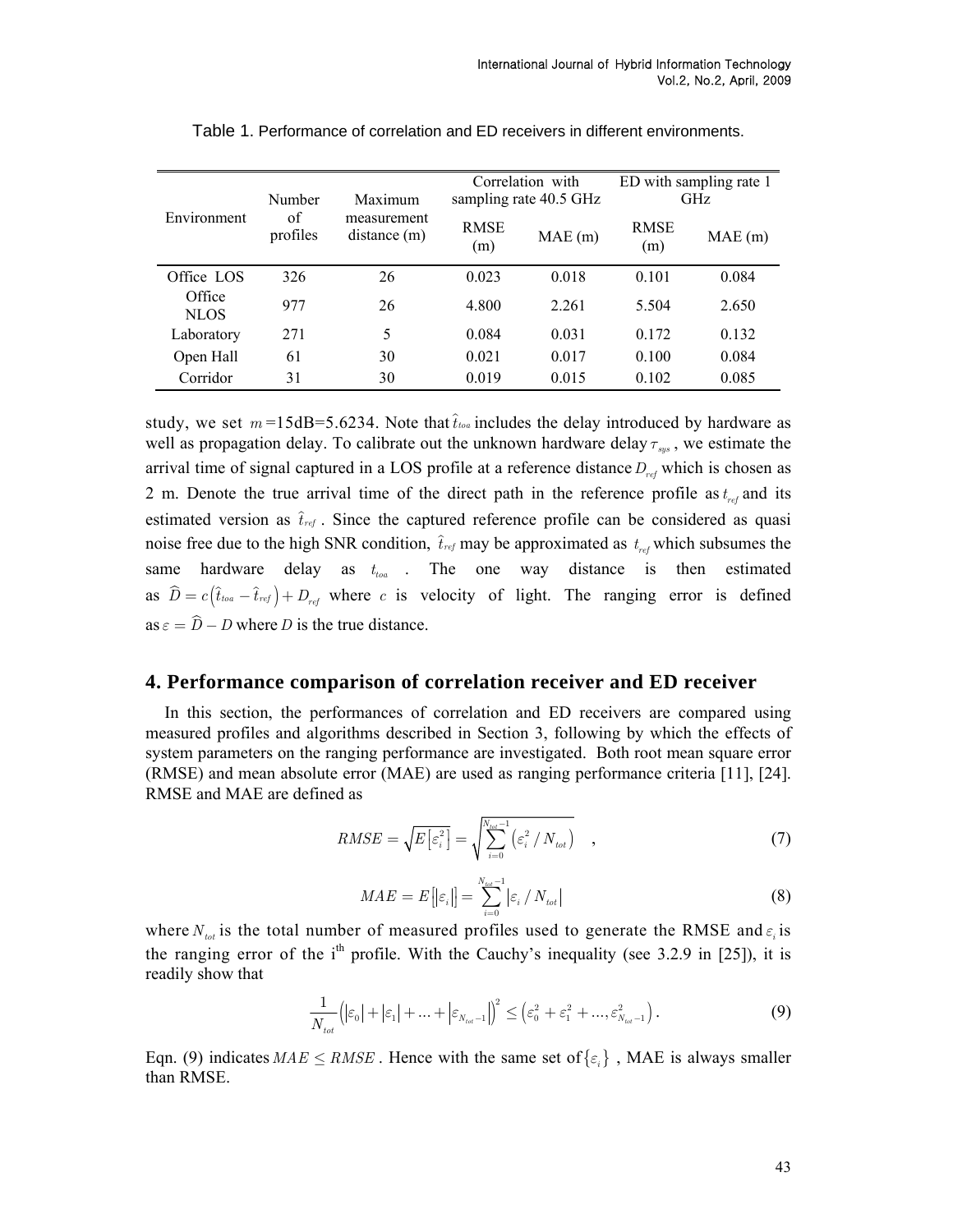

Figure 5. CDF of ranging errors with  $\beta = 0.2$ ,  $\delta = 50$  ns and T = 1 ns.



Figure 6**.** RMSE versus sampling rate for correlation receiver in the office environment with β  $= 0.2$ , and  $\delta = 50$  ns.

Table 1 shows the ranging performance evaluated with  $\beta = 0.2$ ,  $T = 1$  ns and  $\delta = 50$  ns for different environments. Both ED and correlation receivers are able to achieve centimeter accuracy in LOS scenarios regardless of type of environments. The estimated ranging performance of office NLOS is much worse than that of LOS environments. This is attributed to the blockages that may attenuate, distort and delay the direct path.

Figure 5 shows the cumulative distribution functions (CDFs)  $F(|\varepsilon|)$  of ranging errors with correlation and ED receivers. Since the width of the UWB monocycle used in this measurement is approximately 1.3 ns corresponding to an electrical length 0.39 m, we may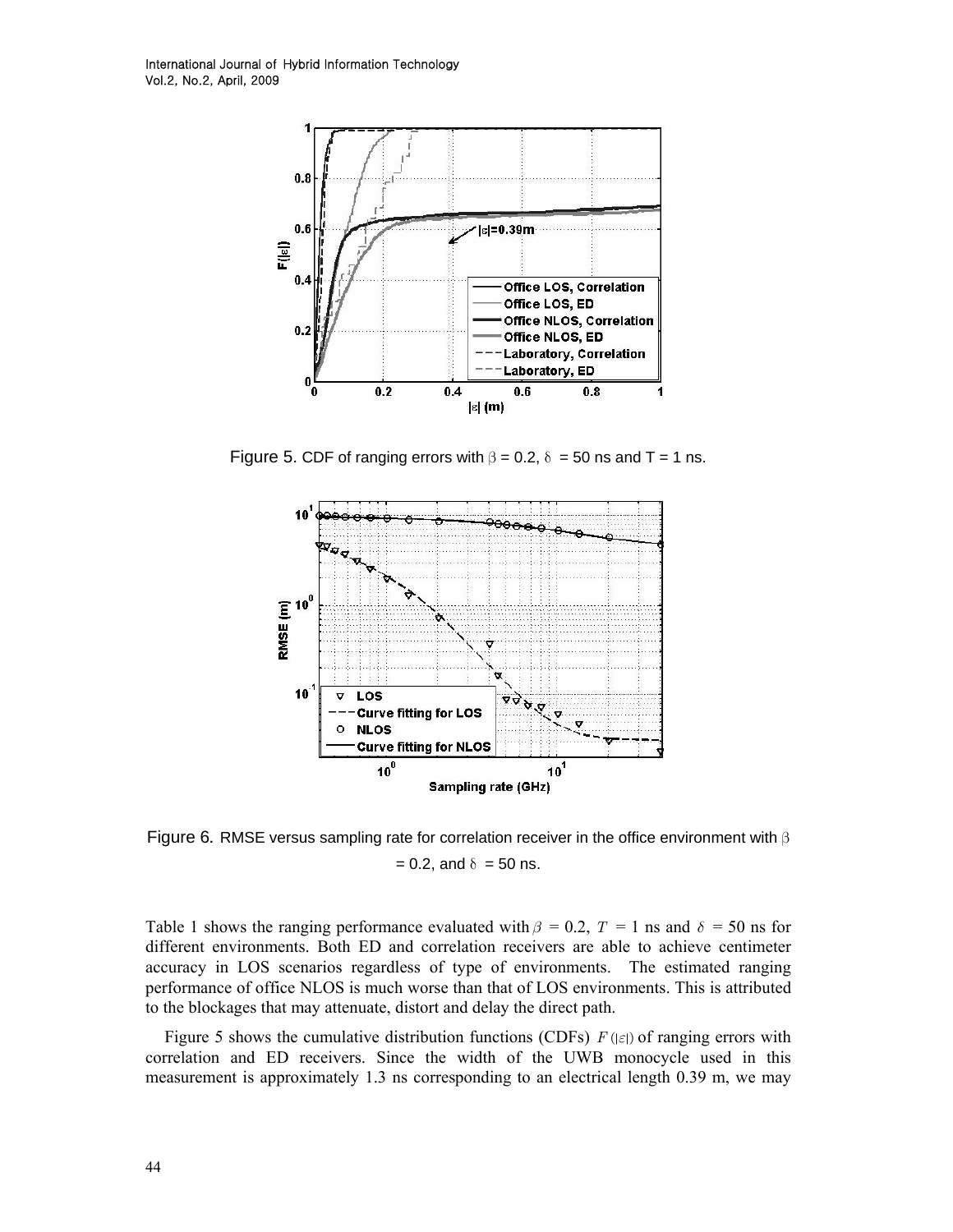declare the occurrence of an incorrect detection of direct path when *ε* > 0.39 m. The correct detection probability  $P(|\epsilon| \le 0.39 \text{ m})$  of both correlation and ED receivers in the LOS scenarios are very close to 1. In NLOS, the probability of both correlation and ED receivers are only approximately 0.66. Within the interval  $\vert \varepsilon \vert \in [0 \text{ m}, 0.39 \text{ m}]$ , for the same type of environment, the CDF curves of correlation receiver lies above those of ED receiver due to the fact that correlation receiver has higher time resolution than ED receiver.

The results in Table 1 and Figure 5 do not lead to the immediate conclusion that correlation receiver always outperforms ED receiver since those results are computed with certain system parameter settings. When the settings such as sampling rate are changed, the correlation receiver may have worse performance as we should show in the following discussion.

The performance of correlation receiver is heavily dependent on the sampling rate. In the experiment, captured waveform is oversampled by the oscilloscope with sampling rate 40.5 GHz which is much higher than the Nyquist rate. To investigate the effect of sampling rate on correlation receiver,  $r(t)$  and  $p_{tm}(t)$  are downsampled by keeping every  $q^{th}$  sampling starting with the first sample. We consider  $q = \{1, 2, \ldots, 8, 9, 10, 20, \ldots, 90, 100\}$ . The signal frequency band of the UWB pulse used in the measurement is approximately [3.5 GHz, 6.4 GHz] if cutoff frequencies are defined as the frequencies where the power is -10 dB lower than the peak power in PSD plot. Hence with sampling rate  $f<sub>s</sub> = 40.5/q$ GHz,  $\forall q \geq 4$ , the waveform is undersampled. Under-sampling induces the distortion on the pulse shape of the template as well as the received signal. When the sampling is too low ( $q \ge 30$ ), the pulse template becomes a delta function due to its finite time support. Figure 6 depicts the RMSE in office LOS environment as the sampling rate *f* varies. It is observed that the performance deteriorates as the sampling rate decreases. The reason is that decreasing of sampling rate makes the pulse distortion more severe and hence the correlation operation captures less energy of the direct path. In addition, lower sampling rate also reduces the time solution of the system and thereby reduces the path resolvability of the ranging algorithm. Note that for ED receiver, the sample rate is 1/*T* . If sampling rate is 1 GHz, RMSE of the correlation receiver is 1.985 m in LOS which is much worse than that of ED receiver which is only 0.101m as shown in Table 1.

The relationship between RMSE and sampling rate for a correlation receiver as shown in Figure 6 can be modeled as

$$
RMSE = 10^{(b_0 \exp(b_1 f_s) + b_2)} \tag{10}
$$

The sampling rate in the above model has the unit of GHz. The model coefficients are obtained by curve fittings. For LOS, the coefficients are  $b_0 = 2.386, b_1 = -0.262$  and  $b_2 = -1.503$  . For NLOS, the coefficients are  $b_0 = 0.336, b_1 = -0.066$  and  $b_2 = 0.662$ .

Figure 7 shows the relationship between RMSE and integration time of ED receiver for office environment. In the LOS case, RMSE monotonically increases with integration time due to decreasing time solution of the system. In NLOS, surprisingly, RMSE improves with larger  $T$  within [0 ns, 5 ns]. A possible explanation for this counter-intuitive observation is given as follows. Longer integration time means the energy sample is expected to be larger. Such accumulative effect benefits more on the samples with smaller relative delays since earlier incoming paths are statistically stronger than the later incoming paths. Hence the probability of detecting the earlier incoming paths increases. Note that earlier incoming paths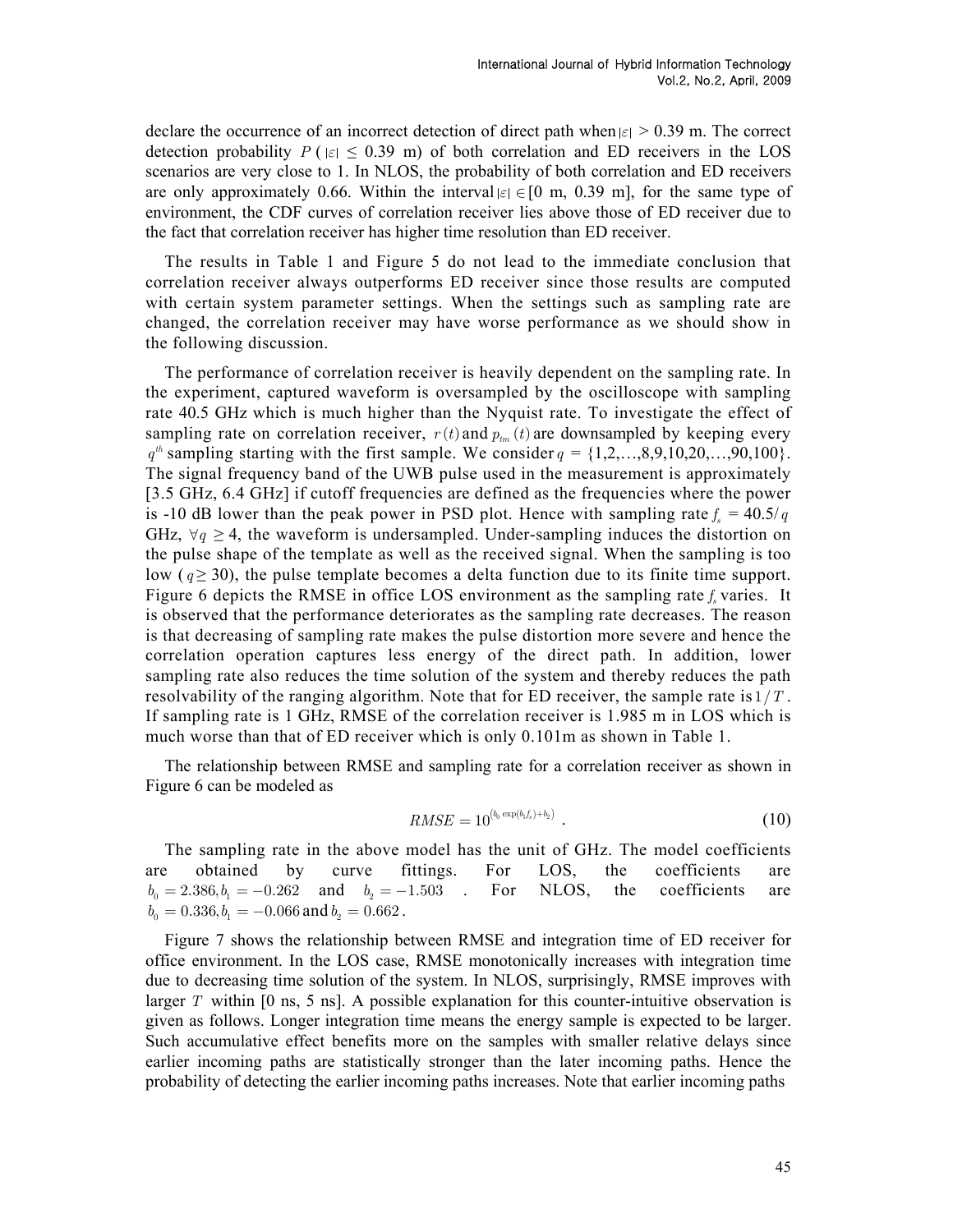

Figure 7. RMSE versus integration time for ED receiver in the office environment with  $\beta =$ 0.2 and  $\delta$  = 50 ns.



Figure 8. RMSE versus  $\beta$  in the office environment with  $\delta = 50$  ns and T = 1 ns.

are closer to the direct path. When this accumulative effect has heavier impact on the ranging accuracy than the degradation effects caused by the reduced time resolution, the performance improves. At  $T = 5$  ns, RMSE curve hits a floor and remains unchanged until the integration time increases to  $T = 11$ ns beyond which the curve goes up again due to the domination of reduced time resolution effect on the ranging accuracy.

Figure 8 depicts the ranging performance as *β* varies. When *β* is small, the performance is almost invariable. The reason is that according to threshold setting strategy in (6), when  $\beta Y_{\text{max}}$  is too small, the threshold is determined by the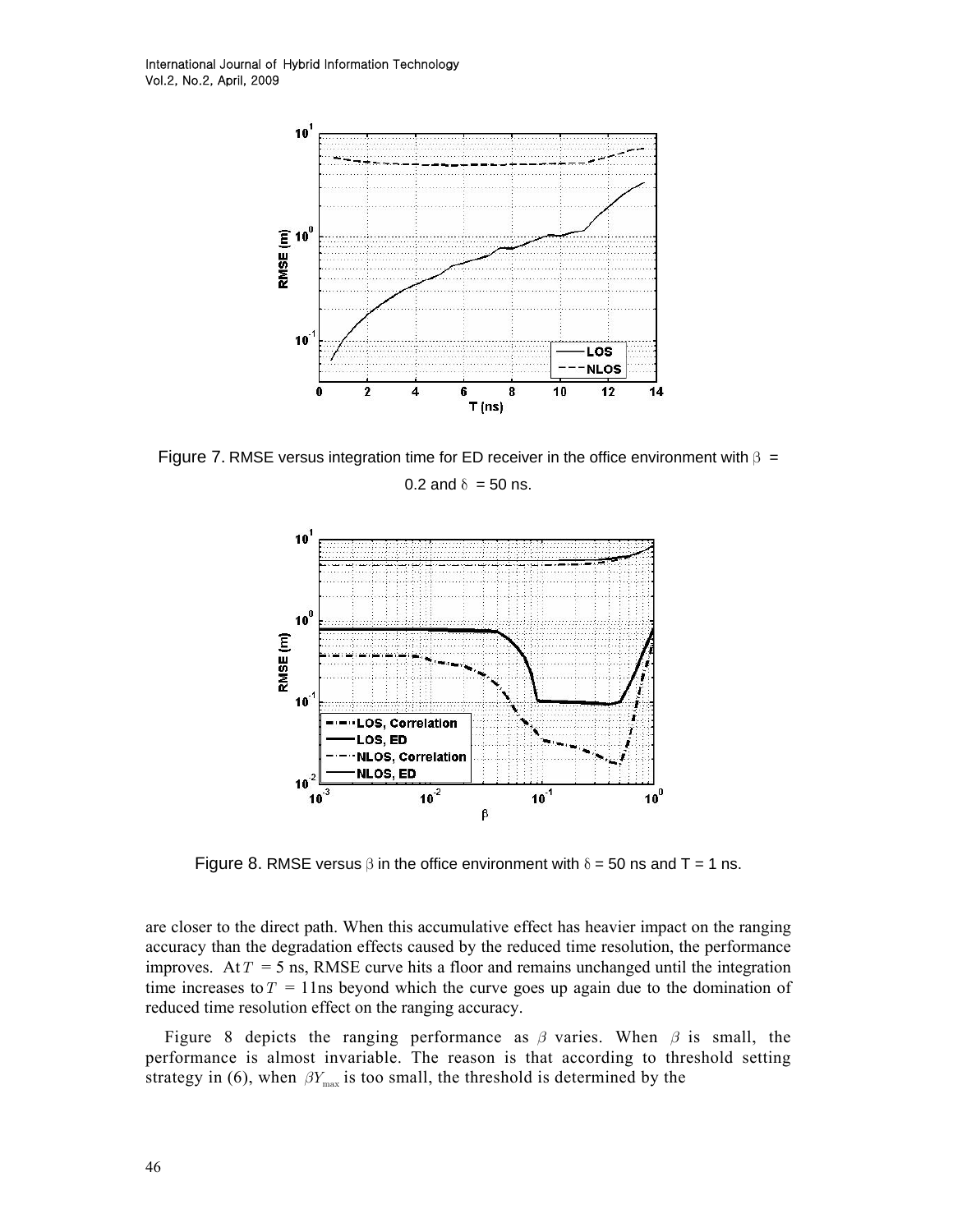

Figure 9. RMSE versus  $\delta$  for ED receiver in the office environment with  $\beta = 0.2$  and T = 1 ns.



Figure 10. Scatter plot of ranging errors in NLOS environment: (a). correlation receiver. (b). ED receiver with parameter settings  $\beta = 0.2$ ,  $\delta = 50$ ns, and T=1ns.

parameter *m* which is unchanged. As *β* increases, RMSE in LOS decreases first and then increases again. In NLOS, RMSE monotonically increases with the increasing of  $\beta$ . When  $\beta = 1$ , the largest resolved path is adopted as direct path. Note that in both LOS and NLOS scenarios  $\beta = 1$  is not the optimum threshold setting since the direct path may not be the strongest path even in LOS. The adjacent multipaths may constructively overlap with each other to create a path stronger than the direct path. In addition, the direct path may destructively overlap with the following multipath. It is also observed that the ranging accuracy is less sensitive to the threshold variation in NLOS than in LOS.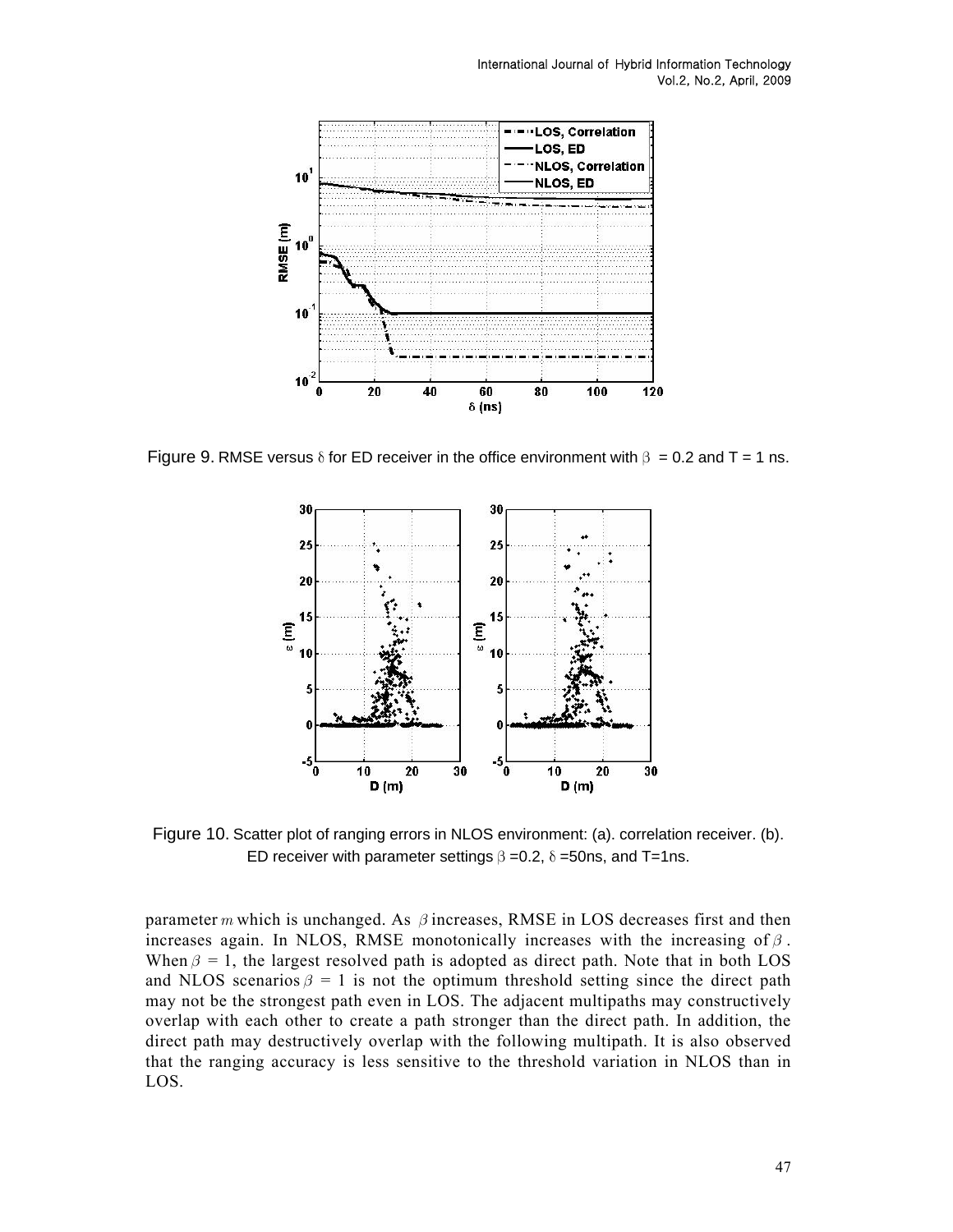Figure 9 shows the impact of observation window length on the ranging performance. In both LOS and NLOS, increasing the window length lowers the probability of missing the direct path while increases false alarm rate. Since the threshold setting strategy in Eqn. (6) effectively prevents the occurrence of false alarm event, RMSE is monotonically decreased with increasing of window length. When the window length is widened beyond a transition point which is about  $\delta$  = 30 ns for LOS and  $\delta$  = 100 ns for NLOS, the performance reaches the saturation region. Generally, NLOS requires a wider observation window since the probability that the direct path is further apart from the strongest path is higher in NLOS than in LOS.

## **5. Ranging error characterization and modeling**

Ranging error model can be used to simulate the performance of ranging system or provide statistics to the positioning or tracking algorithm [26]. There are two methods to model the ranging error in NLOS environment. The first approach is to model the ranging error as combinations of some random variables with each assigned explicit physical meaning [27]. The second approach is to model the probability density function (PDF) of the ranging errors. In [26] and [28], the PDF of the normalized ranging errors in NLOS are modeled as a mixture of Gaussian distribution and exponential distribution. The parameters in the mixture distribution are assumed to be distance independent. Here we use the second method. Unlike the model in [26] and [28], we model the PDF of the ranging error but not the normalized ranging error as a mixture distribution with the parameters being distance dependent. The motivation is to bypass the normalization process and explicitly relate the model coefficients to the distance*D* .

Figure 10 shows the scatter plot of the ranging error *ε* in office NLOS environment. For both the correlation and ED receivers, the mean and variance of the ranging error  $\varepsilon$  increase as*D* increases. The absence of negative errors with large absolute values implies that the false alarm rate is negligible due to the threshold setting strategy in Eqn. (6). Thus the channel is the main source causing large errors. The PDF of *ε* for a particular distance*D* is given by

$$
f(\varepsilon; D) = (1 - W(D)) \frac{1}{\sigma_G \sqrt{2\pi}} e^{-\frac{\varepsilon^2}{2\sigma_G^2}} + \frac{\varepsilon + |\varepsilon|}{2} W(D) \lambda(D) e^{-\lambda(D)\varepsilon}
$$
(11)

where  $W(D)$  is a distance-dependent weighting factor,  $\sigma_G$  is the standard deviation of Gaussian distribution, and  $\lambda(D)$  is the distance-dependent parameter for exponential distribution.  $\sigma_{\rm G}$  is assumed to be independent of distance. The Gaussian distribution accounts for the effects of measurement noise and the exponential distribution is related to the impact of channel effects.

The mixture distribution with PDF expressed in (11) has mean

$$
\mu = \frac{W(D)}{\lambda(D)}\tag{12}
$$

and variance

$$
\sigma^2 = (1 - W(D))\sigma_G^2 - \left(\frac{W(D)}{\lambda(D)}\right)^2 + \frac{2W(D)}{\lambda^2(D)}.
$$
\n(13)

By solving (12) and (13) , we have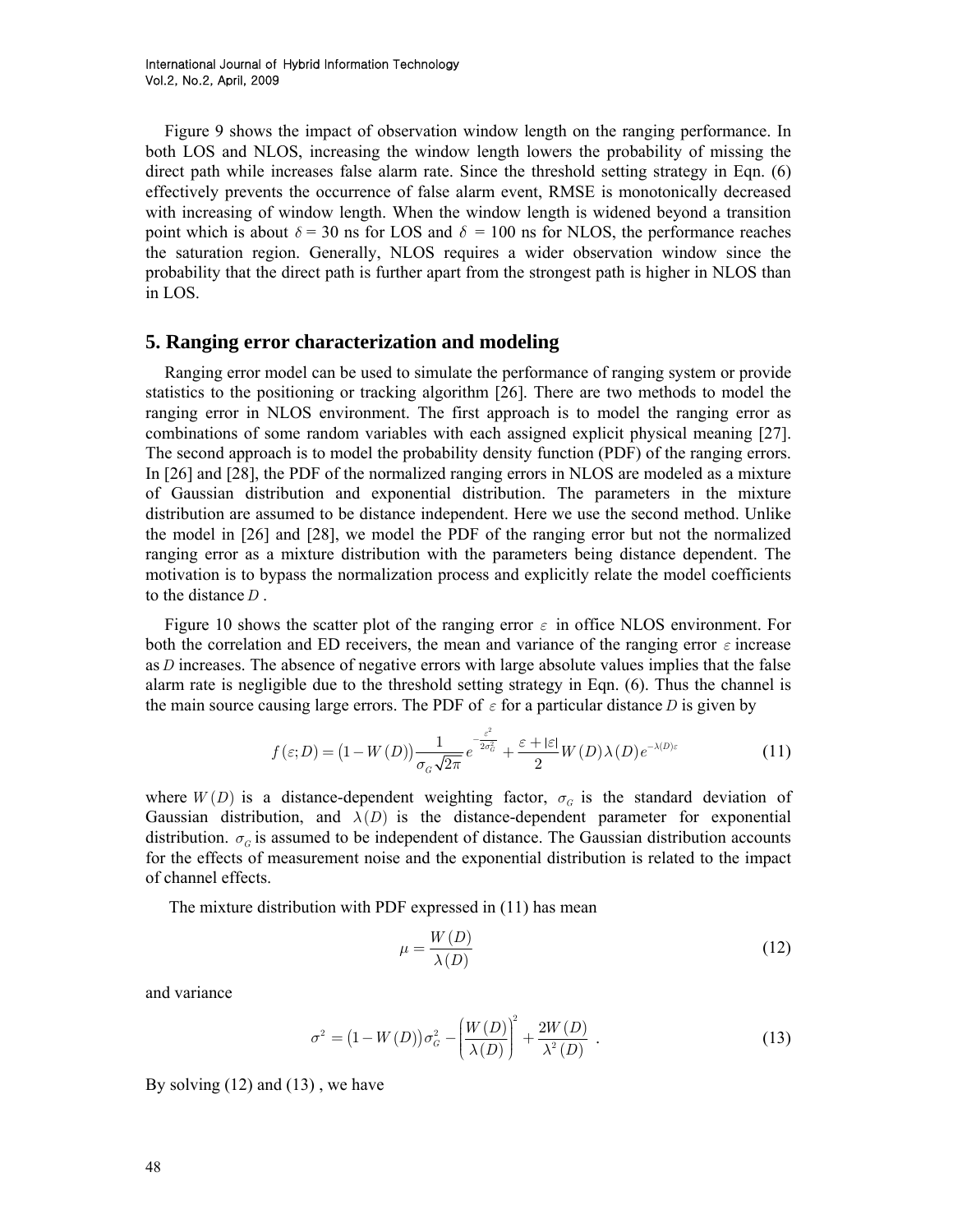$$
\lambda(D) = \frac{-\left(\mu^2 + \sigma^2 - \sigma_G^2\right) + \sqrt{\left(\mu^2 + \sigma^2 - \sigma_G^2\right)^2 + 8\mu^2 \sigma_G^2}}{2\mu \sigma_G^2} \ . \tag{14}
$$

Substituting (14) into (12),  $W(D)$  is computed as

$$
W(D) = \frac{-\left(\mu^2 + \sigma^2 - \sigma_G^2\right) + \sqrt{\left(\mu^2 + \sigma^2 - \sigma_G^2\right)^2 + 8\mu^2 \sigma_G^2}}{2\sigma_G^2} \,. \tag{15}
$$

To estimate  $\sigma_G$ , we form a data set  $S_{\text{neg}}$  containing only the negative errors. Assume that the information of the Gaussian distribution can be fully obtained by exploiting the statistical property of the elements in  $S_{neg}$ . Using the symmetry property of Gaussian distribution, a new data set  $S_{sym}$  is constructed with the elements from  $S_{neg}$  and the inverse of them. The total number of points in  $S_{sym}$  is denoted by  $N_G$ . Denote the mean of the elements in  $S_{sym}$  as  $\mu_G$ . Due to the symmetry property of those elements,  $\mu_G = 0$ .  $\sigma_G$  is then estimated as the variance of the elements in  $S_{sym}$ :

$$
\sigma_G = \sqrt{\frac{1}{N_G - 1} \sum_i (\varepsilon_i - \mu_G)^2}, \varepsilon_i \in S_{sym} \,.
$$
\n(16)

An intuitive way to obtain  $W(D)$  and  $\lambda(D)$  is to estimate their function values from a large number of channel realizations for *D* . However, this method is impractical since the number of channel profiles associated with the same distance *D* is usually too few to generate statistics. To overcome this problem, we propose a low-complexity method to estimate  $W(D)$  and  $\lambda(D)$ . First, the set of true distance  $\{D_i\}$  are sorted and divided into six subsets  $B_i$ ,  $j = 1, ..., 6$  which are defined by  $B_i = \{D_i \le 5m\}$ ,  $B_2 = \{5 \le D_i \le 7.5m\}$ ,  $\mathcal{B}_{3} = \{7.5 \leq D_{i} \leq 10m\}$ ,  $\mathcal{B}_{4} = \{10 \leq D_{i} \leq 12.5m\}$ ,  $\mathcal{B}_{5} = \{12.5 \leq D_{i} \leq 15m\}$  $B_6 = \{15 \le D_i \le 17.5m\}$ . This is indeed a quantization process of distance axis. Every subset contains sufficient number of profiles  $(> 80)$  to generate statistics. Each subset is associated with the a mean distance calculated by

$$
D_{mean_{i}} = \sum_{i} D_{i}, D_{i} \in \mathcal{B}_{j}.
$$
\n(17)

For each subset, its variance  $\sigma_i^2$  and mean  $\mu_i$  are then calculated from the ranging errors associated with the distance values in that subset. As shown in Figure 11 and 12, the relationship between <sup>λ</sup> or *W* versus physical distance *D* for both correlation and ED receivers can be modeled as

$$
\lambda(D) = B_1 / \left( \exp(B_2 D) + B_3 \right),\tag{18}
$$

and

$$
W(D) = 1/(C_1 \exp(-C_2 D) + 1).
$$
\n(19)

As *D* increases, the direct path strength decreases due to longer traveling distance and more obstructions along the direct path. The probability that the multipath is detected as the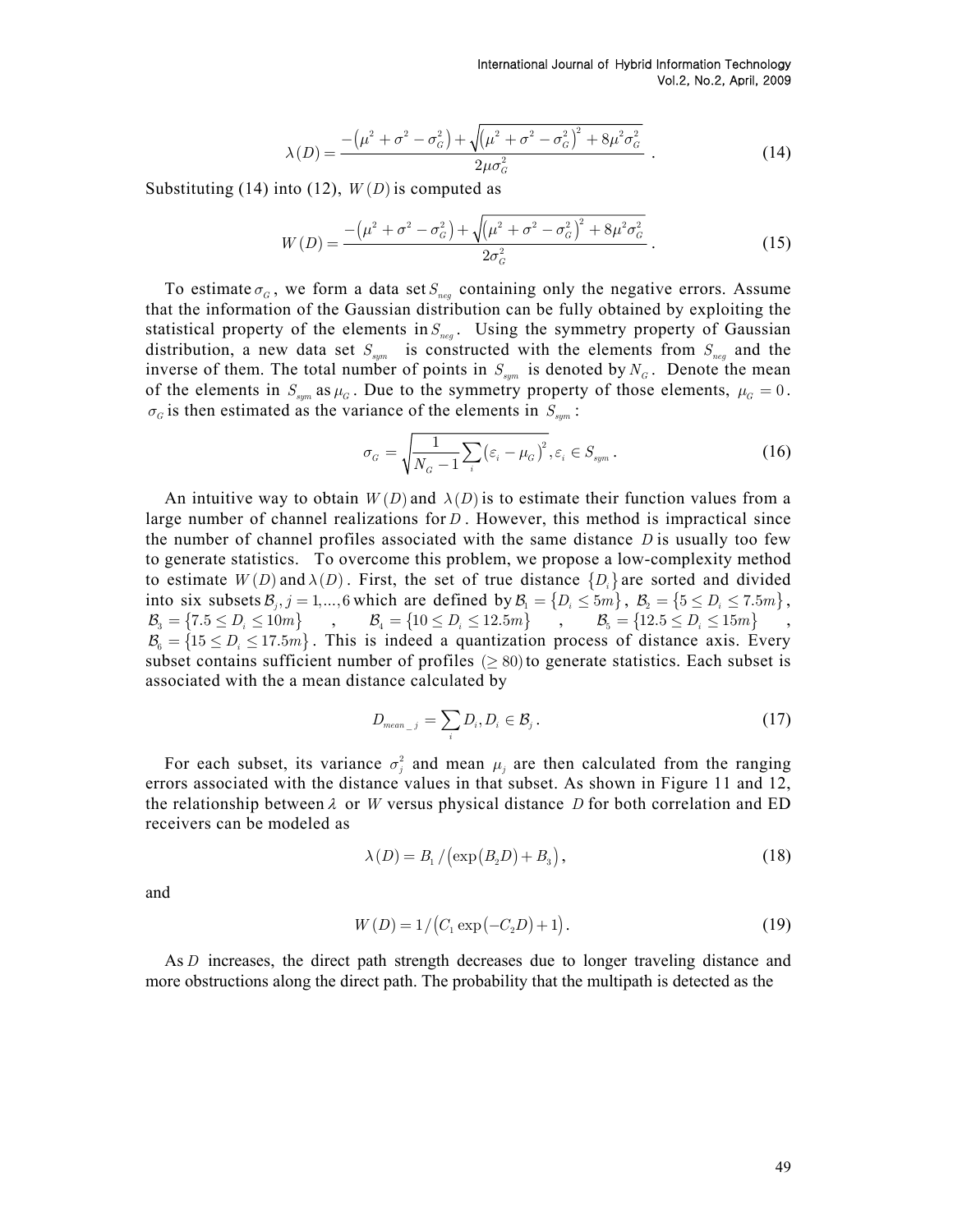

Figure 11. Curve fitting for W.



Figure 12. Curve fitting for  $\lambda$ .

direct path is increased and hence *W* increases. Moreover, as distance increases, the chance that the earlier arrival paths are blocked or severely attenuated are increased, and hence it is more likely that the multipath with larger relative delay is detected as the direct path is also increases. This phenomenon is explained by the decreasing of  $\lambda$ . By curve fitting, the coarse estimation of the parameters in (18) and (19) may be obtained. Due to the quantization of distance axis, the estimated model parameters are not very accurate. Hence, the fine estimation of the parameters is obtained by tuning the parameters to minimize the difference between the empirical CDF function (generated from empirical ranging error set  $\{\varepsilon_i\}, 0 \le i \le N_{tot} - 1$ ) and the following model based CDF function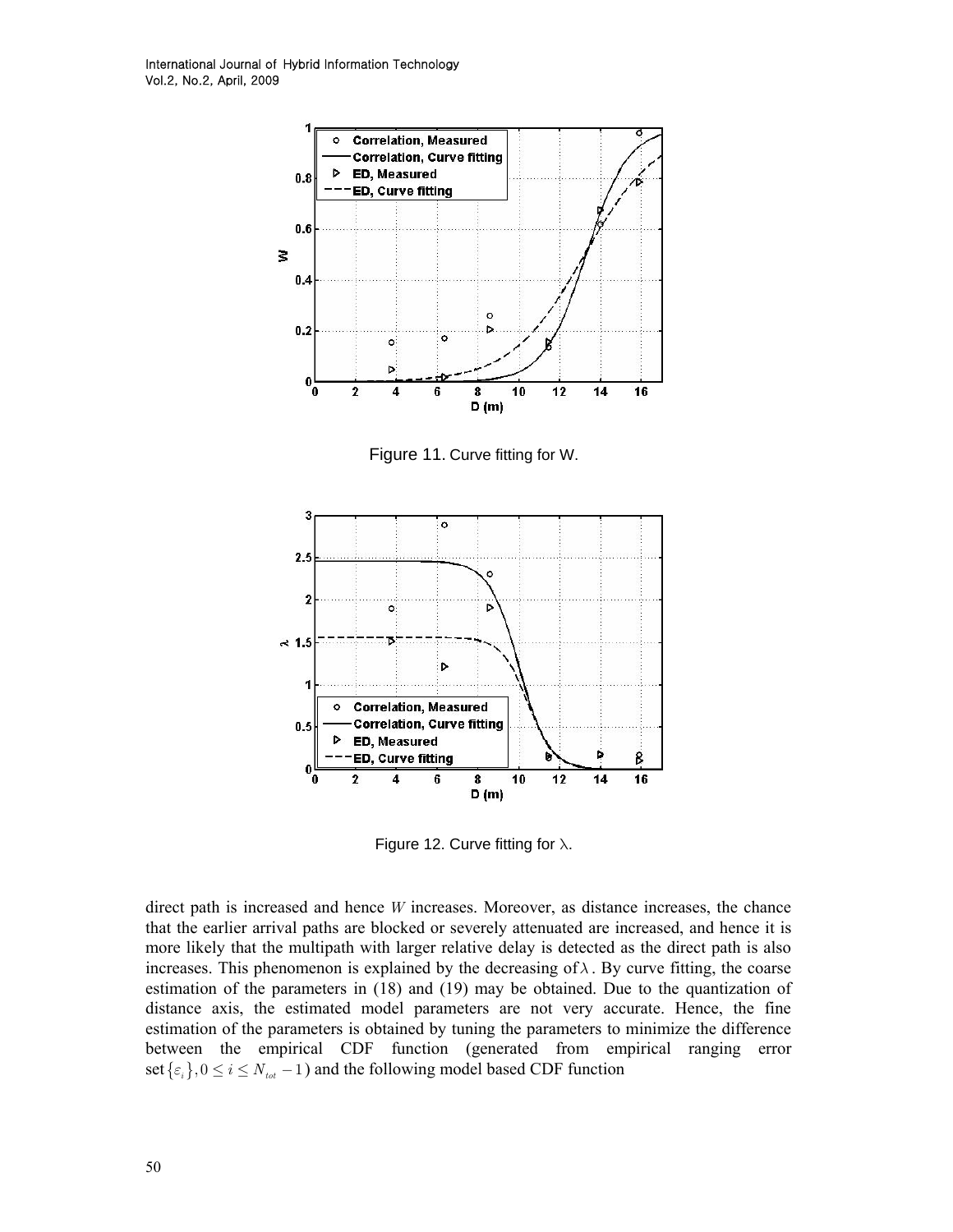

Figure 13. Comparison of CDFs generated from measurement data and the proposed model.

Table 2. Fitting Coefficients

|             | $B_1$                 | B <sub>2</sub> | B <sub>3</sub>                          |        |
|-------------|-----------------------|----------------|-----------------------------------------|--------|
| Correlation | $2.459 \times 10^{6}$ | 1.358          | $9.994 \times 10^5$ $3.915 \times 10^5$ | 0.9701 |
| ED.         | $1.559 \times 10^{7}$ | 1.544          | $9.986 \times 10^6$ $1.152 \times 10^3$ | 0.5544 |

$$
F(\varepsilon) = \frac{1}{N_{tot}} \sum_{i=0}^{N_{tot}-1} F(\varepsilon; D_i)
$$
\n(20)

where  $F(\varepsilon; D_i) = \int_{-\infty}^{\varepsilon} f(\xi; D_i) d\xi$ . Figure 13 indicates the close match between the two functions after fine tuning of the parameters. The final estimated parameters for correlation and ED receivers are given in Table 2.

#### **6. Conclusion**

In this paper, the ranging performance of correlation and ED receivers are evaluated and compared based on measured channel responses captured in the indoor environments. The results show that ranging performances of correlation and ED receivers are heavily dependent on the system parameters setting, especially in LOS environment. The correlation receiver outperforms ED receiver only if the sampling rate of correlation receiver is much higher that that of ED receiver. It is also found that the ranging error model of both types of receivers can be described by a unified model with distance-dependent parameters.

#### **References**

[1] Owen Wilkes and Nils Petter Gleditsh, *Loran-C and Omega*, Norwegian University Press, 1987.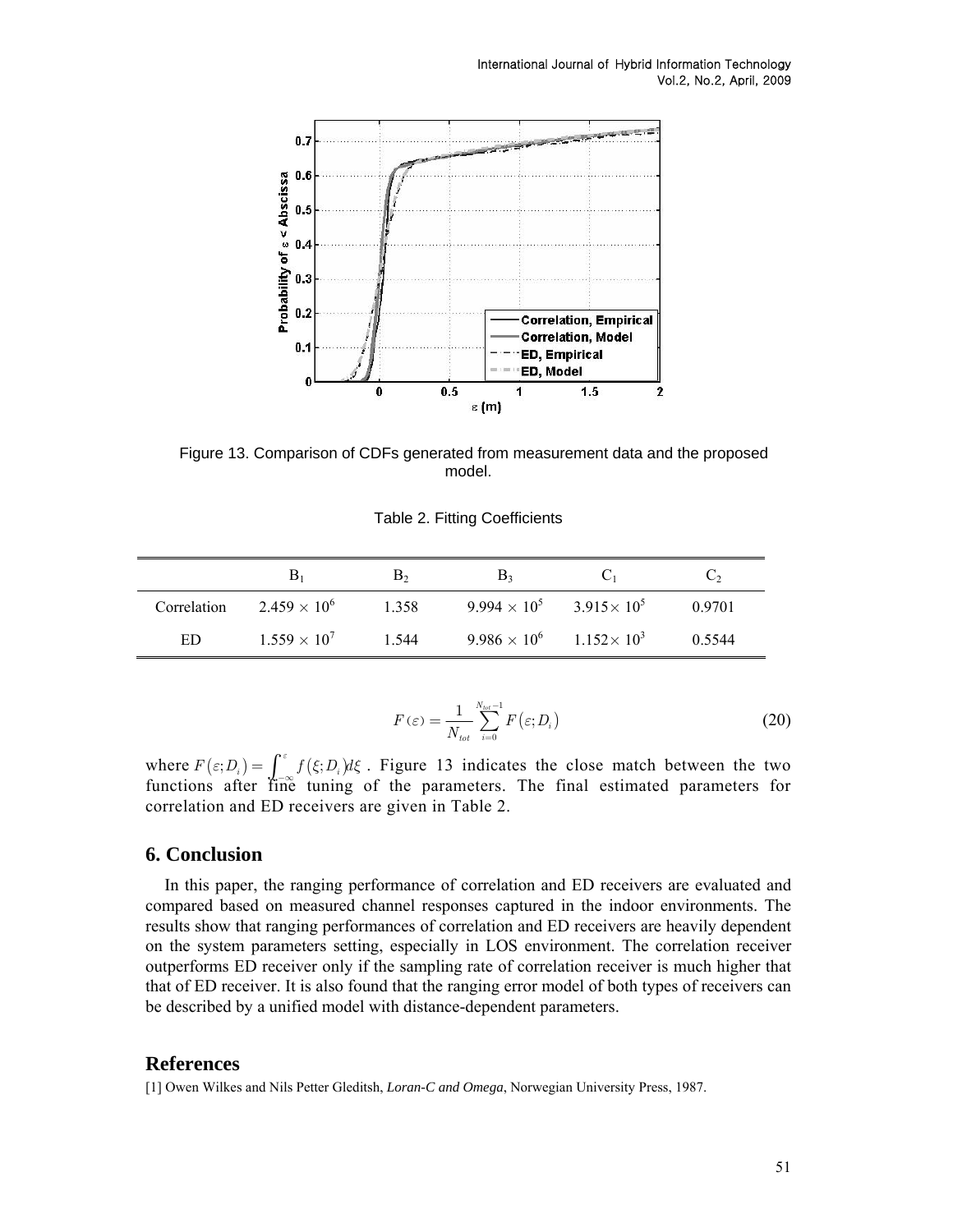[2] B. W. Parkinson and J. J. Spiker Jr., *Global Positioning System: Theory and Applications*, American Institute of Aeronautics and Astronautics. Inc., 1996.

[3] J. J. Caffery, Jr. *Wireless Location in CDMA Cellular Radio Systems*, Kluwer Academic Publishers, 2000.

[4] A. M. Ladd, K. E. Bekris, A. Rudys, L. E. Kavraki, and D. S. Wallach, "On the feasibility of using wireless Ethernet for indoor localization," *IEEE Trans. Robot. Autom.* vol. 20, no. 3, pp. 555-559, June 2004.

[5] I. F. Akyildiz, W. Su, Y. Sankarasubramaniam, and E. Cayirci, "A survey on sensor Networks," *IEEE Commun. Mag.,* Aug. 2002, pp. 102-104.

[6] N. Patwari, Joshua N. Ash, S. Kyperountas, A. O. Hero III, R. L. Moses, and N. S. Correal, " Locating the nodes: cooperative localization in wireless sensor networks," *IEEE Signal Process. Mag.*, July 2005, pp. 54-69.

[7] M. Z. Win and R. A. Scholtz, "On the robustness of ultra-wide bandwidth signals in dense multipath environments," *IEEE Commun. Lett.,* vol.2, pp. 51-53, Feb. 1998.

[8] R. J. Fontana, "Experimental results from an ultra wideband precision geolocation system," *Kluwer Academic/Plenum Publishers,* 2000.

[9] M. Z. win and R. Scholtz, "Impulse radio: How it works," *IEEE Commun. Lett.*, vol.2, pp. 36-38, Feb. 1998.

[10] S. M. Kay, *Fundamentals of Statistical Signal Processing: Estimation Theory*, Upper Saddle River, NJ: Prentice-Hall, 1998.

[11] D. Dardari, C. -C. Chong, and M. Z. Win, "Analysis of threshold-based TOA estimation in UWB channels," in *Proc. Of European Signal Process. Conf. (EUSIPCO)*, Florence, Italy, Sep. 4, 2006.

[12] I. Guvenc and Z. Sahinoglu, and P. V. Orlik, "TOA estimation in IR-UWB systems with different transceiver types," *IEEE Trans. Microw. Theory Tech.*, vol. 54, no. 6, pp. 1876-1886, Jun. 2006.

[13] B. Denis, J. Keignart, and N. Daniele, "Impact of NLOS propagation upon ranging precision in UWB systems," in *Proc. IEEE Conf. Ultrawideband Syst. Technol.,* Reston, VA, Nov. 2003, pp. 379-383.

[14] I. Guvenc and Z. Sahinoglu, "Threshold-based TOA estimation for impulse radio UWB systems," in *Proc. IEEE Int. Conf. on UWB,* Zurich, Switzerland, 05-08 Sept. 2005, pp. 420-425.

[15] Z. N. Low, J. H. Cheong and C. L. Law, "Novel low cost higher derivative Gaussian pulse generator circuit," in *Proc. Int. Conf. on Commun. Syst. (ICCS2004),* Singapore, Sep 6-8, 2004, pp. 30-34.

[16] Kojj Nagasawa, and Isamu Matsuzuka, "Radio field consideration of biconical horn antenna with different flare angles," *IEEE Trans. On Antenna and Propagation*, vol. 36, no. 9, Sep., 1998.

[17] "First Report and Order 02-48," Federal Communications Commission, Washington, DC, 2002.

[18] Chi Xu and Choi. L. Law, "Experimental evaluation of UWB ranging performance for correlation and ED receivers in dense multipath environment," in *Proc. Future Generation Communication and Networking (FGCN2007)*, vol. 2, Jeju Island, Korea, 6-8 Dec. 2007, pp. 186-192,.

[19] M. G. Di Benedetto, and G. Giancola, *Understanding Ultra Wide Band Radio Fundamentals*, Prentice Hall PTR, NJ, 2004.

[20] B. Denis, "UWB localization techniques," IEEE 802.15 TG4a, Tech Rep. P802.15-04/418r0, Aug., 2004. [Online]. Available at http://www.ieee802.org/15/pub/2004/.

[21] J. A. Hogborm, "Aperture synthesis with a non-regular distribution of interferometer baselines," *Astron. And Astrophys. Suppl. Series*, vol. 15, pp. 417-426, 1974.

[22] J. M. Cramer, R. A. Scholtz, and M. Z. Win, "Evaluation of an ultra-wideband propagation channel," *IEEE Trans. Antennas Propag.,* vol. 50, no.5, May 2002, pp. 561-570.

[23] S. M. Yano, "Investigating the Ultra-wideband indoor wireless channel," in *Proc. IEEE Veh. Technol. Conf.*, vol. 3, pp. 1200-1204, Birmingham , Ala, USA, May 2002.

[24] I. Guvenc and Z. Sahinoglu, "Threshold selection for UWB TOA estimation based on Kurtosis analysis," *IEEE Commun. Lett.*, vol. 9, no.12, pp. 1025-1027, Dec. 2005.

[25] M. Abramowitz and I. A. Stegun, *Handbook of Mathematical Functions with Formulas, Graphs, and Mathematical Tables*, New York: Dover, 1970.

[26] B. Denis, J. B. Pierrot, and Chadi Abou-Rjeily, "Joint distributed synchronization and positioning in UWB Ad Hoc networking using TOA," *IEEE Trans. Microw. Theory Tech.*, vol. 54, pp.1896-1911, June 2006.

[27] B. Alavi and K. Pahlavan, "Modeling of the TOA-based distance measurement error using UWB indoor radio measurements," *IEEE Commun. Lett.* vol. 10, no. 4, April 2006.

[28] B. Alavi and K. Pahlavan, "Bandwidth effect on distance error modeling for indoor geolocation," in *Proc. IEEE PIMRC 2003,* Beijing, China, vol. 3, pp. 2198-2202, Sept. 2003.